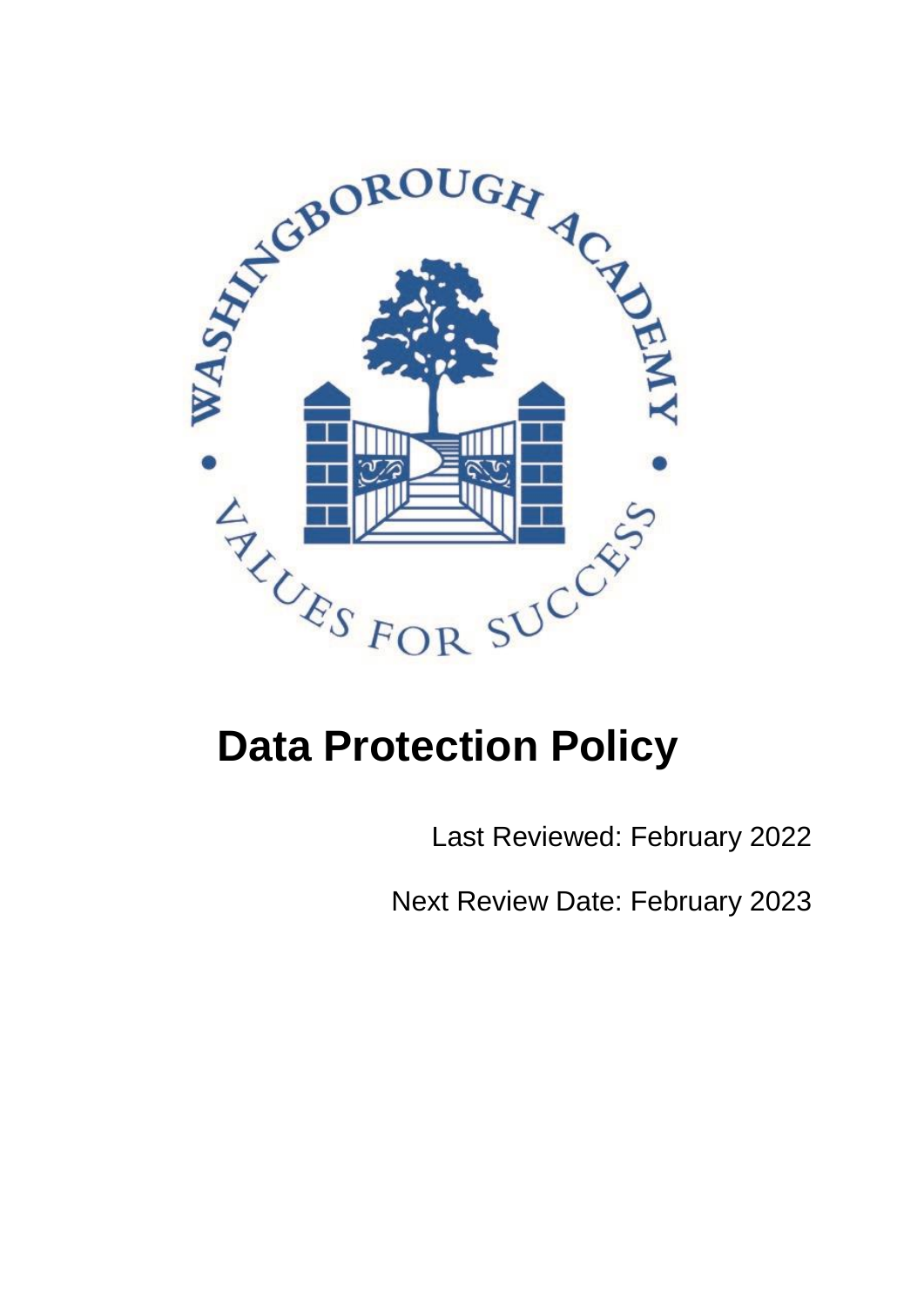

## **Introduction**

The UK General Data Protection Regulation (UK GDPR) ensures a balance between an individual's rights to privacy and the lawful processing of personal data undertaken by organisations in the course of their business. It aims to protect the rights of individuals about whom data is obtained, stored, processed or supplied and requires that organisations take appropriate security measures against unauthorised access, alteration, disclosure or destruction of personal data.

The School will protect and maintain a balance between data protection rights in accordance with the UK GDPR. This policy sets out how we handle the personal data of our pupils, parents, suppliers, employees, workers and other third parties. This policy does not form part of any individual's terms and conditions of employment with the School and is not intended to have contractual effect. Changes to data protection legislation will be monitored and further amendments may be required to this policy in order to remain compliant with legal obligations.

All members of staff are required to familiarise themselves with its content and comply with the provisions contained in it. Breach of this policy will be treated as a disciplinary offence which may result in disciplinary action under the School's Disciplinary Policy and Procedure up to and including summary dismissal depending on the seriousness of the breach.

## **SECTION 1 - DEFINITIONS**

#### **Personal data**

Personal data is any information relating to an individual where the individual can be identified (directly or indirectly) from that data alone or in combination with other identifiers we possess or can reasonably access. This includes special category data and pseudonymised personal data but excludes anonymous data or data that has had the identity of an individual permanently removed.

Personal data can be factual (for examples a name, email address, location or date of birth) or an opinion about that person's actions or behaviour.

Personal data will be stored either electronically or as part of a structured manual filing system in such a way that it can be retrieved automatically by reference to the individual or criteria relating to that individual.

#### **Special Category Data**

Previously termed "Sensitive Personal Data", Special Category Data is similar by definition and refers to data concerning an individual Data Subject's racial or ethnic origin, political or religious beliefs, trade union membership, physical and mental health, sexuality, biometric or genetic data and personal data relating to criminal offences and convictions.

#### **Data Subject**

An individual about whom such information is stored is known as the Data Subject. It includes but is not limited to employees.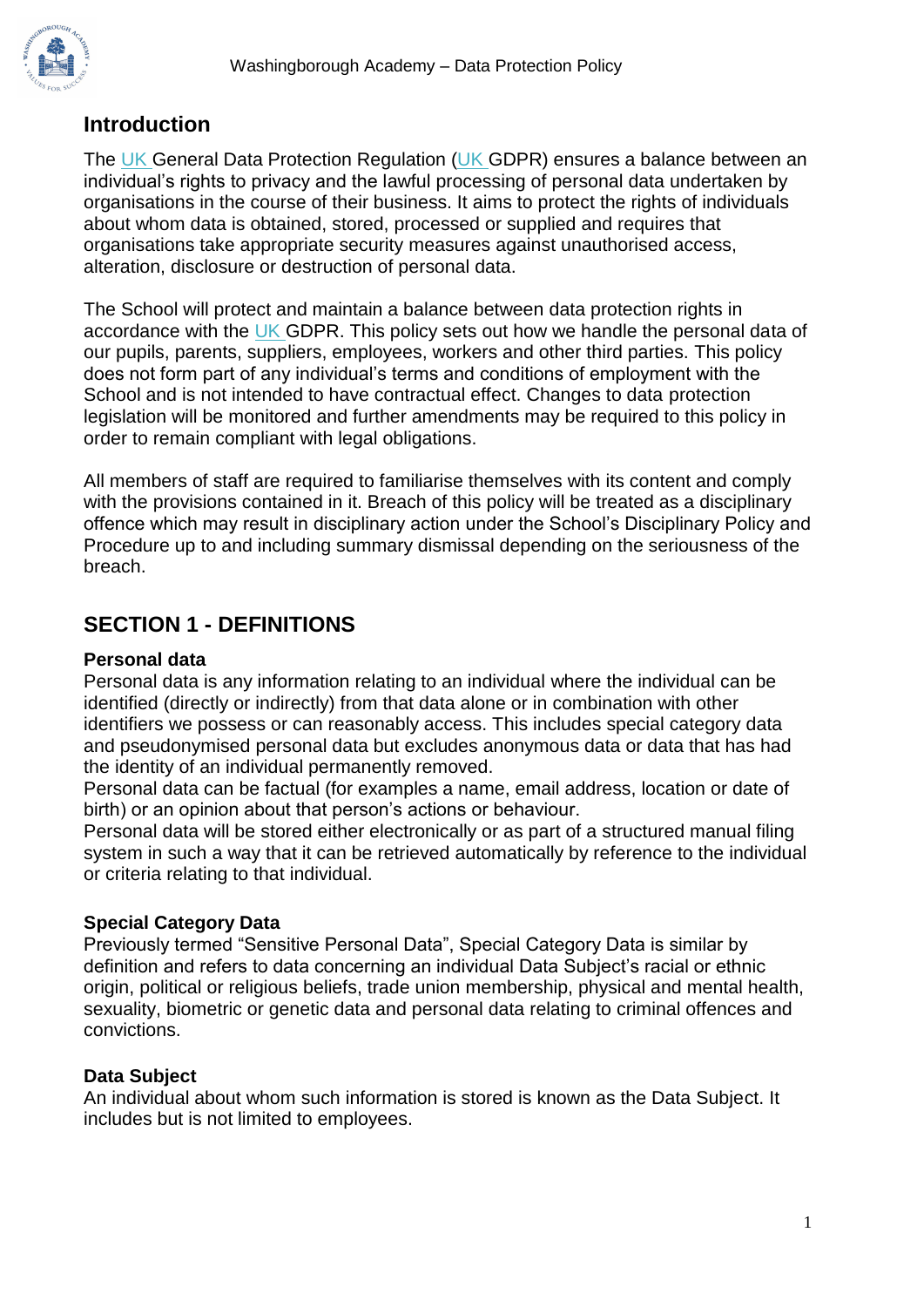

#### **Data Controller**

Washingborough Academy, the organisation storing and controlling such information is referred to as the Data Controller.

#### **Processing**

Processing data involves any activity that involves the use of personal data. This includes but is not limited to: obtaining, recording or holding data or carrying out any operation or set of operations on that data such as organisation, amending, retrieving using, disclosing, erasing or destroying it. Processing also includes transmitting or transferring personal data to third parties.

#### **Automated Processing**

Any form of automated processing of personal data consisting of the use of personal data to evaluate certain personal aspects relating to an individual, in particular to analyse or predict aspects concerning that individual's performance at work, economic situation, health, personal preferences, interests, reliability, behaviour, location or movements.

An example of automated processing includes profiling and automated decision making. Automatic decision-making is when a decision is made which is based solely on automated processing (without human intervention) which produces legal effects or significantly affects an individual. Automated decision making is prohibited except in exceptional circumstances.

#### **Data Protection Impact Assessment (DPIA)**

DPIAs are a tool used to identify risks in data processing activities with a view to reducing them.

#### **Criminal Records Information**

This refers to personal information relating to criminal convictions and offences, allegations, proceedings, and related security measures.

# **SECTION 2 - WHEN CAN THE SCHOOL PROCESS PERSONAL DATA**

#### **Data Protection Principles**

The School are responsible for and adhere to the principles relating to the processing of personal data as set out in the UK GDPR.

The principles the School must adhere to are set out below.

#### **Principle 1: Personal data must be processed lawfully, fairly and in a transparent manner**

The School only collect, process and share personal data fairly and lawfully and for specified purposes. The School must have a specified purpose for processing personal data and special category of data as set out in the UK GDPR.

Before the processing starts for the first time we will review the purposes of the particular processing activity and select the most appropriate lawful basis for that processing. We will then regularly review those purposes whilst processing continues in order to satisfy ourselves that the processing is necessary for the purpose of the relevant lawful basis (i.e. that there is no other reasonable way to achieve that purpose).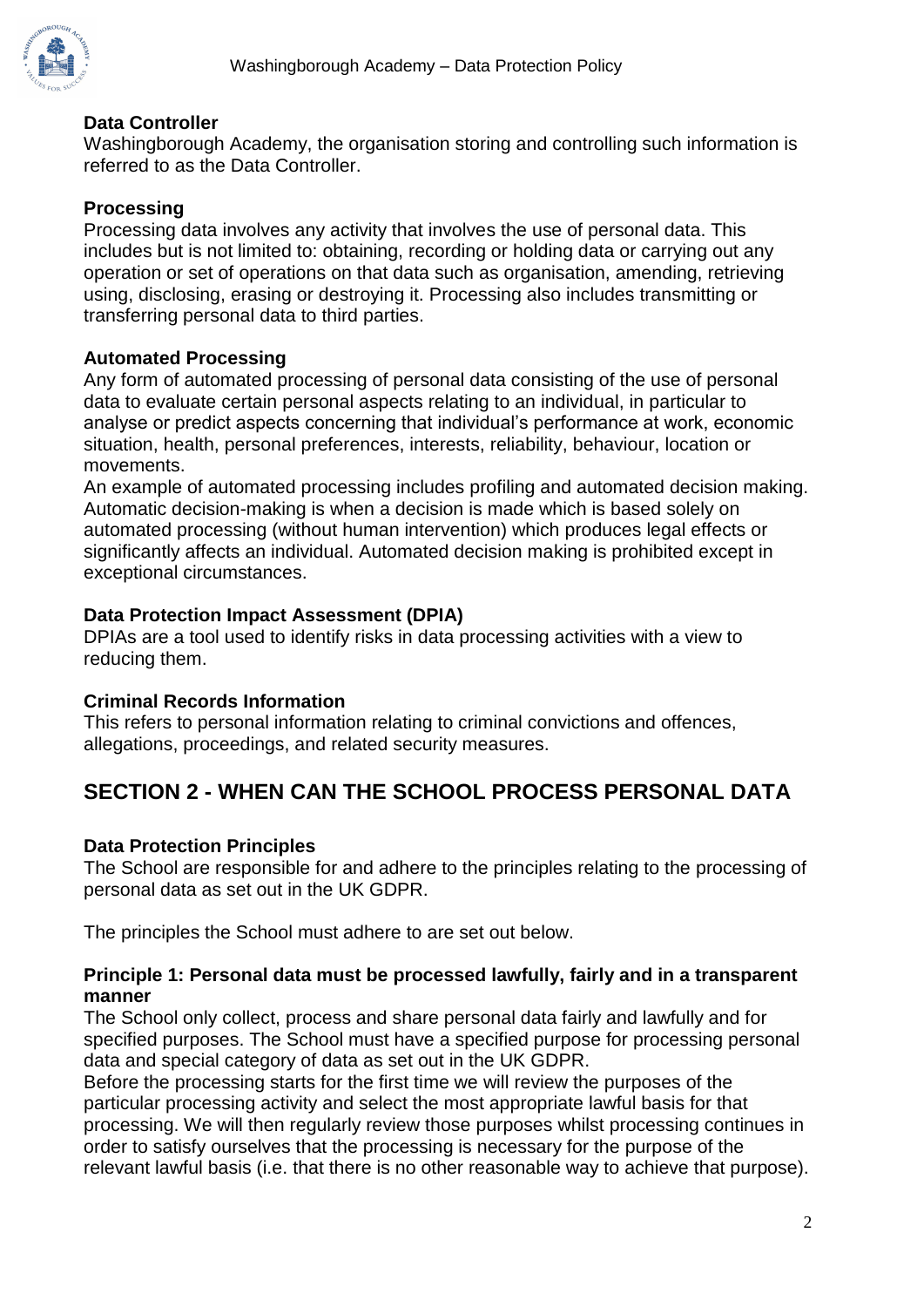

## **Personal Data**

The School may only process a data subject's personal data if one of the following fair processing conditions are met: -

- The data subject has given their consent;
- The processing is necessary for the performance of a contract with the data subject or for taking steps at their request to enter into a contract;
- To protect the data subject's vital interests;
- To meet our legal compliance obligations (other than a contractual obligation);
- To perform a task in the public interest or in order to carry out official functions as authorised by law;
- For the purposes of the School's legitimate interests where authorised in accordance with data protection legislation. This is provided that it would not prejudice the rights and freedoms or legitimate interests of the data subject.

# **Special Category Data**

The School may only process special category data if they are entitled to process personal data (using one of the fair processing conditions above) AND one of the following conditions are met: -

- The data subject has given their explicit consent;
- The processing is necessary for the purposes of exercising or performing any right or obligation which is conferred or imposed on the School in the field of employment law, social security law or social protection law. This may include, but is not limited to, dealing with sickness absence, dealing with disability and making adjustments for the same, arranging private health care insurance and providing contractual sick pay;
- To protect the data subiect's vital interests:
- To meet our legal compliance obligations (other than a contractual obligation);
- Where the data has been made public by the data subject;
- To perform a task in the substantial public interest or in order to carry out official functions as authorised by law;
- Where it is necessary for the purposes of preventive or occupational medicine, for the assessment of the working capacity of the employee, medical diagnosis, the provision of health or social care or treatment or the management of health or social care systems and services;
- Where it is necessary for reasons of public interest in the area of public health;
- The processing in necessary for archiving, statistical or research purposes.

The School identifies and documents the legal grounds being relied upon for each processing activity.

## **Consent**

Where the School relies on consent as a fair condition for processing (as set out above). it will adhere to the requirements set out in the UK GDPR.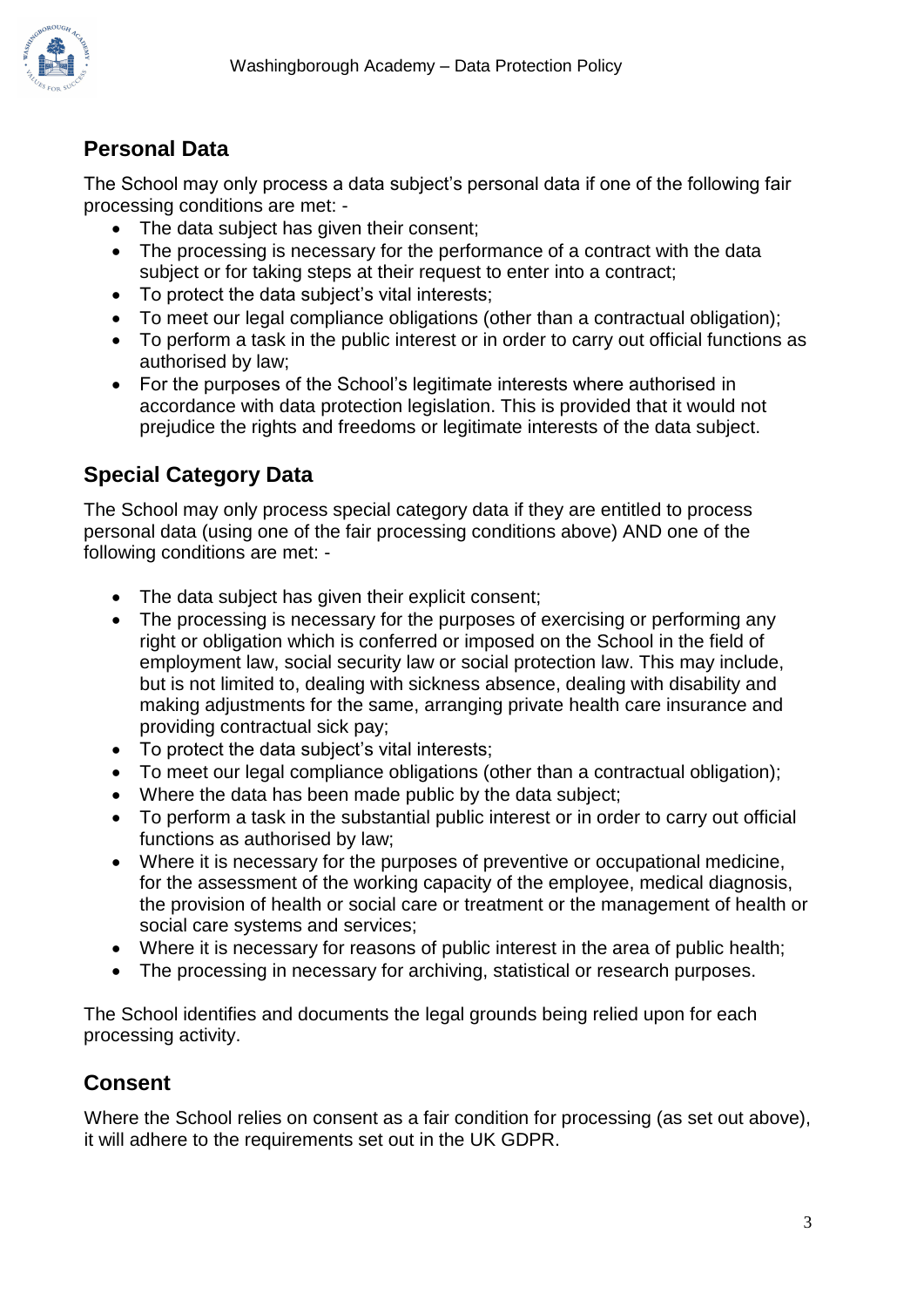

Consent must be freely given, specific, informed and be an unambiguous indication of the data subject's wishes by which they signify agreement to the processing of personal data relating to them. Explicit consent requires a very clear and specific statement to be relied upon (i.e. more than just mere action is required).

A data subject will have consented to processing of their personal data if they indicate agreement clearly either by a statement or positive action to the processing. Consent requires affirmative action so silence, pre-ticked boxes or inactivity will not amount to valid consent.

Data subjects must be easily able to withdraw consent to processing at any time and withdrawal must be promptly honoured.

If explicit consent is required, the School will normally seek another legal basis to process that data. However, if explicit consent is requiring the data subject will be provided with full information in order to provide explicit consent.

The School will keep records of consents obtained in order to demonstrate compliance with consent requirements under the UK GDPR.

## **Principle 2: Personal data must be collected only for specified, explicit and legitimate purposes**

Personal data will not be processed in any matter that is incompatible with the legitimate purposes.

The School will not use personal data for new, different or incompatible purposes from that disclosed when it was first obtained unless we have informed the data subject of the new purpose (and they have consented where necessary).

## **Principle 3: Personal data must be adequate, relevant and limited to what is necessary in relation to the purposes for which it is processed**

The School will only process personal data when our obligations and duties require us to. We will not collect excessive data and ensure any personal data collected is adequate and relevant for the intended purposes.

When personal data is no longer needed for specified purposes, the School shall delete or anonymise the data. This is documented in our Data Retention Policy.

## **Principle 4: Personal data must be accurate and, where necessary, kept up to date**

The School will endeavour to correct or delete any inaccurate data being processed by checking the accuracy of the personal data at the point of collection and at regular intervals afterwards. We will take all reasonable steps to destroy or amend inaccurate or out of date personal data.

Data subjects also have an obligation to ensure that their data is accurate, complete, up to date and relevant. Data subjects have the right to request rectification to incomplete or inaccurate data held by the School.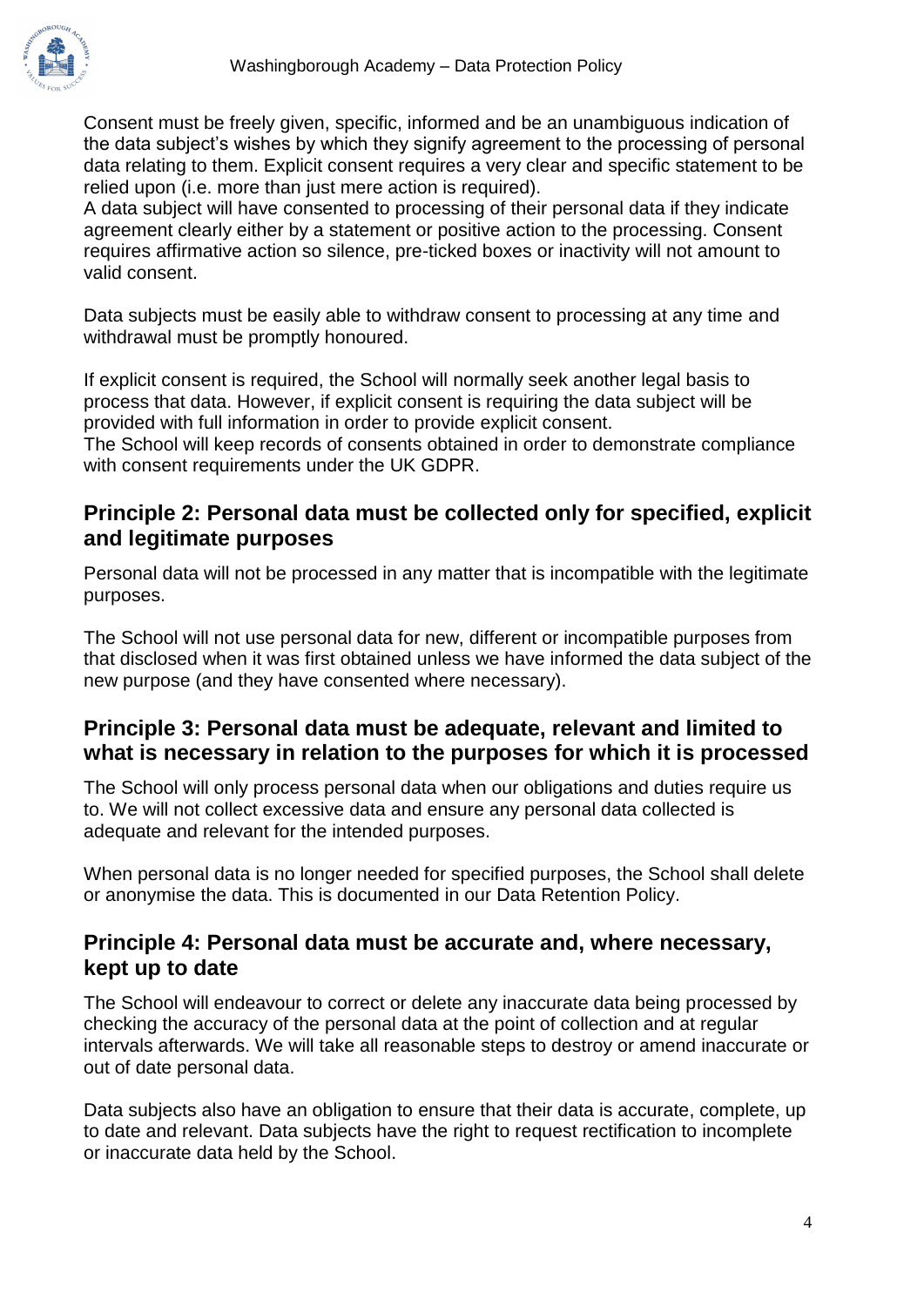

## **Principle 5: Personal data must not be kept in a form which permits identification of data subjects for longer than is necessary for the purposes for which the data is processed**

Legitimate purposes for which the data is being processed may include satisfying legal, accounting or reporting requirements. The School will ensure that they adhere to legal timeframes for retaining data.

We will take reasonable steps to destroy or erase from our systems all personal data that we no longer require. We will also ensure that data subjects are informed of the period for which data is stored and how that period is determined in our privacy notices.

Please refer to the School's Retention Policy for further details about how the School retains and removes data.

## **Principle 6: Personal data must be processed in a manner that ensures its security using appropriate technical and organisational measures to protect against unauthorised or unlawful processing and against accidental loss, destruction or damage**

In order to assure the protection of all data being processed, the School will develop, implement and maintain reasonable safeguard and security measures. This includes using measures such as: -

- Encryption;
- Pseudonymisation (this is where the School replaces information that directly or indirectly identifies an individual with one or more artificial identifiers or pseudonyms so that the person to whom the data relates cannot be identified without the use of additional information which is meant to be kept separately and secure);
- Ensuring authorised access (i.e. that only people who have a need to know the personal data are authorised to access it);
- Adhering to confidentiality principles;
- Ensuring personal data is accurate and suitable for the process for which it is processed.

The School follow procedures and technologies to ensure security and will regularly evaluate and test the effectiveness of those safeguards to ensure security in processing personal data.

The School will only transfer personal data to third party service providers who agree to comply with the required policies and procedures and agree to put adequate measures in place.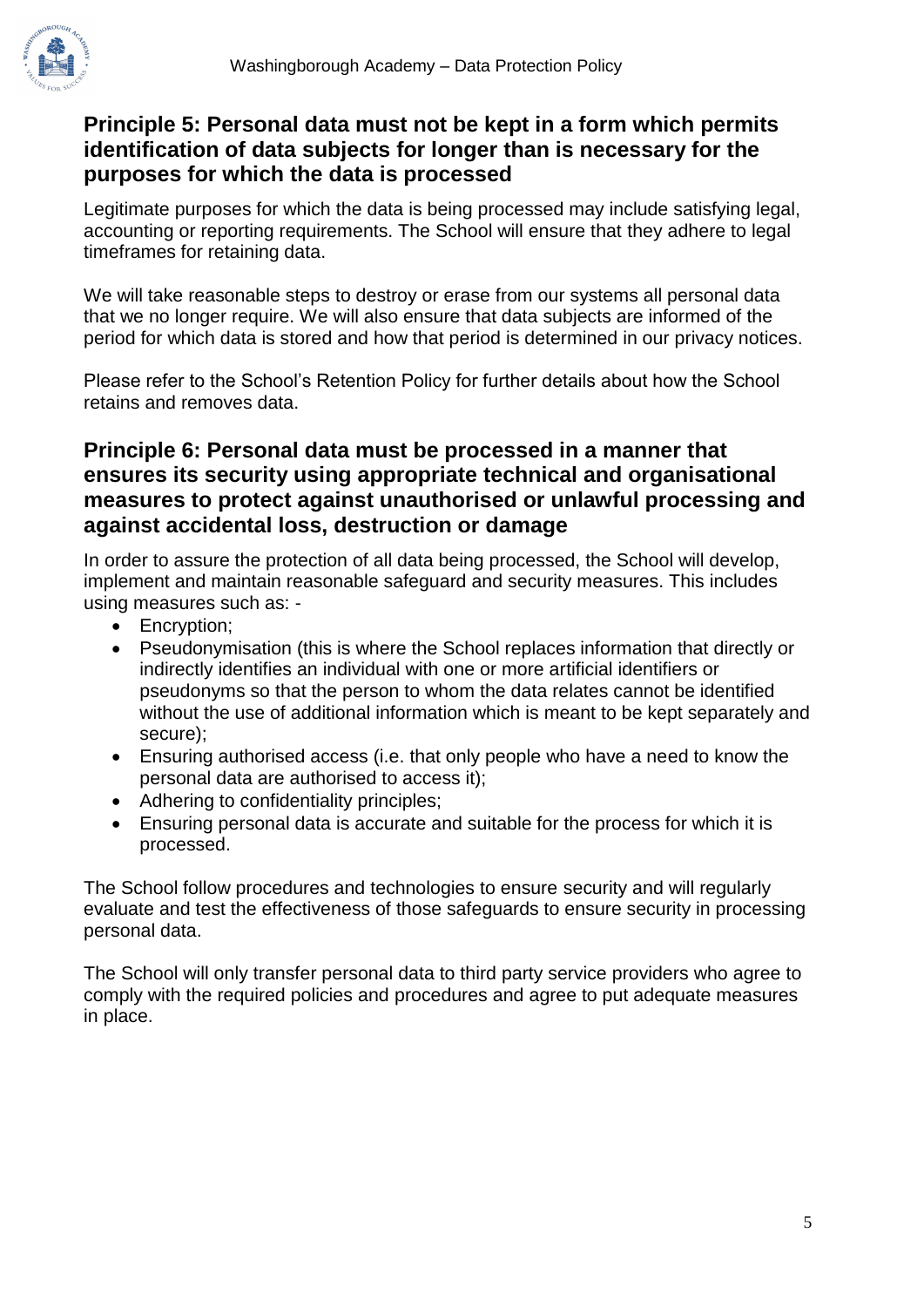

# **Sharing Personal Data**

The School will generally not share personal data with third parties unless certain safeguards and contractual arrangements have been put in place. The following points will be considered:

- Whether the third party has a need to know the information for the purposes of providing the contracted services;
- Whether sharing the personal data complies with the privacy notice that has been provided to the data subject and, if required, the data subject's consent has been obtained;
- Whether the third party has agreed to comply with the required data security standards, policies and procedures and implemented adequate security measures;
- Whether the transfer complies with any applicable cross border transfer restrictions; and
- Whether a fully executed written contract that contains UK GDPR approved third party clauses has been obtained

There may be circumstances where the School is required either by law or in the best interests of our pupils, parents or staff to pass information onto external authorities, for example, the local authority, Ofsted or the department of health. These authorities are up to date with data protection law and have their own policies relating to the protection of any data that they receive or collect.

The intention to share data relating to individuals to an organisation outside of our School shall be clearly defined within written notifications including details and the basis for sharing the data.

#### **Transfer of Data Outside the European Economic Area (EEA)**

The UK GDPR restricts data transfers to countries outside the EEA in order to ensure that the level of data protection afforded to individuals by the GDPR is not undermined. The School will not transfer data to another country outside of the EEA without appropriate safeguards being in place and in compliance with the UK GDPR. All staff must comply with the School's guidelines on transferring data outside of the EEA. For the avoidance of doubt, a transfer of data to another country can occur when you transmit, send, view or access that data in that particular country.

#### **Transfer of Data Outside the UK**

The School may transfer personal information outside the UK and/or to international organisations on the basis that the country, territory or organisation is designated as having an adequate level of protection. Alternatively, the organisation receiving the information has provided adequate safeguards by way of binding corporate rules, Standard Contractual Clauses or compliance with an approved code of conduct.

## **Section 3 – Data Subject's Rights and Requests**

Personal data must be made available to data subjects as set out within this policy and data subjects must be allowed to exercise certain rights in relation to their personal data. The rights data subjects have in relation to how the School handle their personal data are set out below: -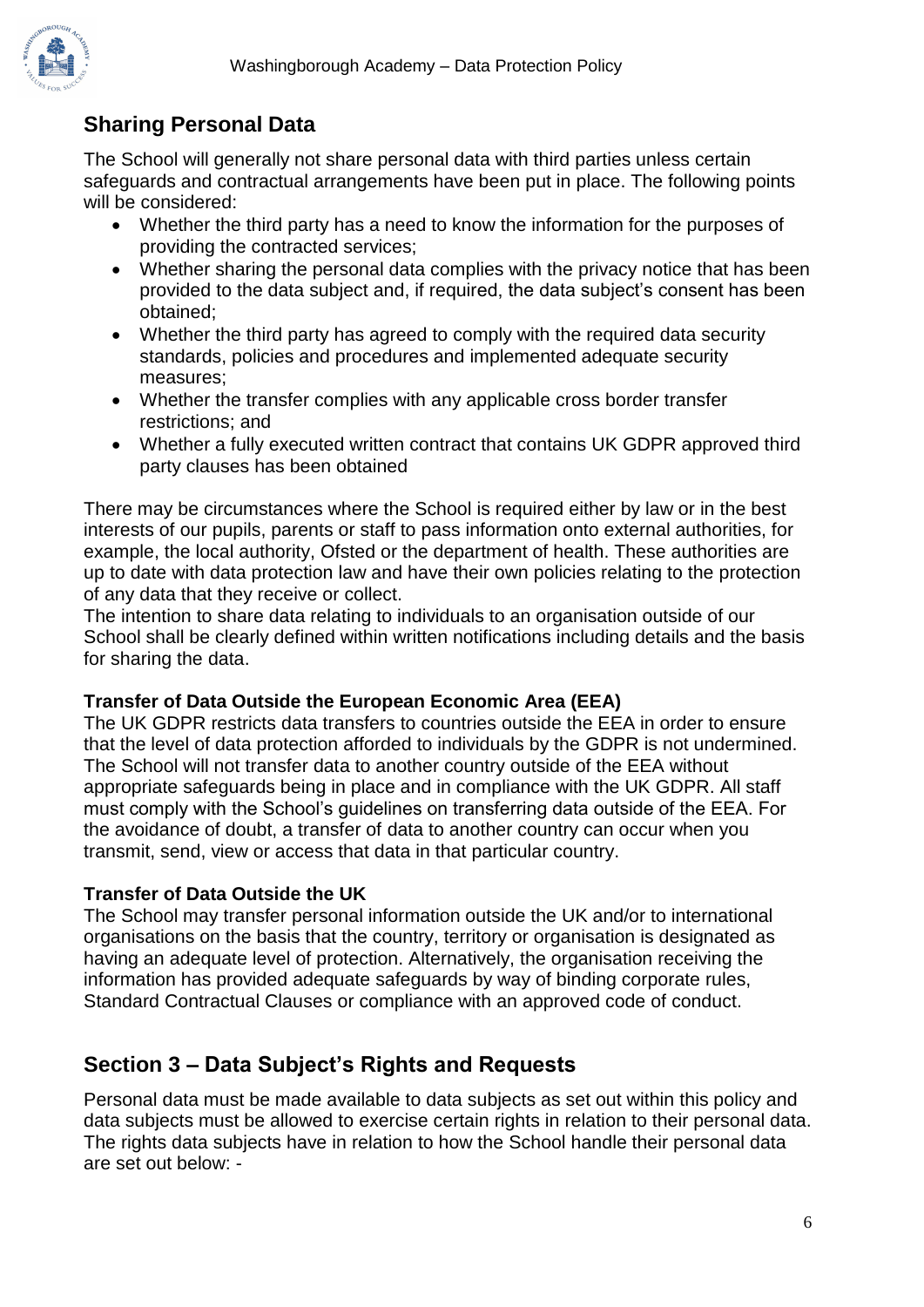

- (Where consent is relied upon as a condition of processing) To withdraw consent to processing at any time;
- Receive certain information about the School's processing activities;
- Request access to their personal data that we hold (see "Subject Access Requests" at Appendix 1);
- Prevent our use of their personal data for marketing purposes;
- Ask us to erase personal data if it is no longer necessary in relation to the purposes for which it was collected or processed or to rectify inaccurate data or to complete incomplete data;
- Restrict processing in specific circumstances;
- Challenge processing which has been justified on the basis of our legitimate interests or in the public interest;
- Request a copy of an agreement under which personal data is transferred outside of the EEA;
- Object to decisions based solely on automated processing;
- Prevent processing that is likely to cause damage or distress to the data subject or anyone else;
- Be notified of a personal data breach which is likely to result in high risk to their rights and freedoms;
- Make a complaint to the supervisory authority; and
- In limited circumstances, receive or ask for their personal data to be transferred to a third party in a structured, commonly used and machine-readable format.

If any request is made to exercise the rights above, it is a requirement for the relevant staff member within the School to verify the identity of the individual making the request.

The School will explicitly offer individuals the opportunity to object to direct marketing and will do so in an intelligible format which is clear for the individual to understand. The School will promptly respond to any individual objection to direct marketing.

#### **Direct Marketing**

The School are subject to certain rules and privacy laws when marketing. For example, a data subject's prior consent will be required for electronic direct marketing (for example, by email, text or automated calls).

#### **Employee Obligations**

Employees may have access to the personal data of other members of staff, suppliers, parents or pupils of the School in the course of their employment or engagement. If so, the School expects those employees to help meet the School's data protection obligations to those individuals. Specifically, you must: -

- Only access the personal data that you have authority to access, and only for authorised purposes;
- Only allow others to access personal data if they have appropriate authorisation;
- Keep personal data secure (for example by complying with rules on access to school premises, computer access, password protection and secure file storage and destruction;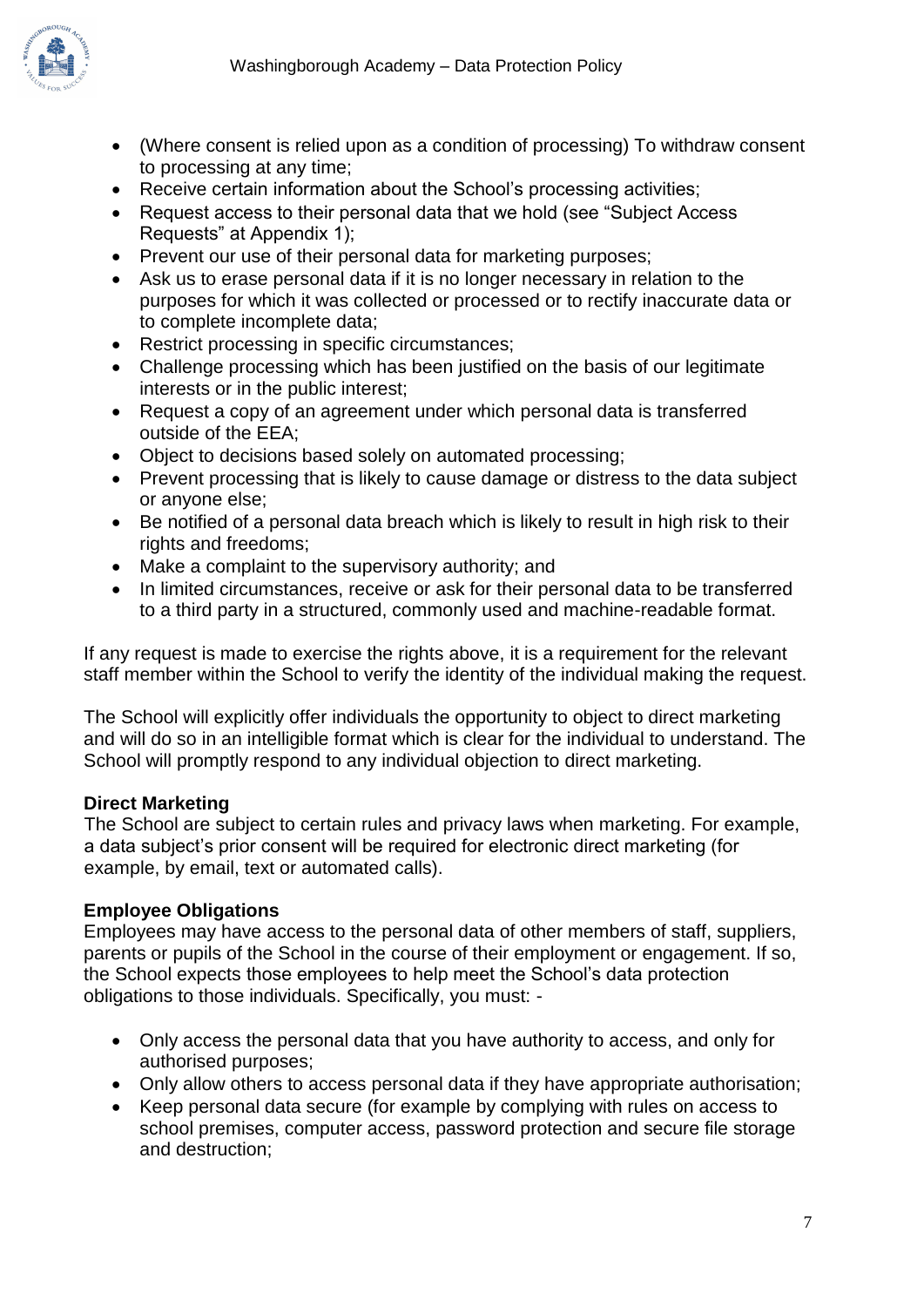

- Not to remove personal data or devices containing personal data from the School premises unless appropriate security measures are in place (such as pseudonymisation, encryption, password protection) to secure the information;
- Not to store personal information on local drives.

# **SECTION 4 - ACCOUNTABILITY**

The School will ensure compliance with data protection principles by implementing appropriate technical and organisational measures. We are responsible for and demonstrate accountability with the UK GDPR principles.

The School have taken the following steps to ensure and document UK GDPR compliance: -

#### **Data Protection Officer (DPO)**

Please find below details of the School's Data Protection Officer: -

Data Protection Officer:

Data Protection Officer: Mr Joe Lee – dpo@ark.me.uk Ark ICT Solutions, Unit 6, Venture Court, Pinchbeck, Spalding. PE11 3BG

The DPO is responsible for overseeing this data protection policy and developing datarelated policies and guidelines.

Please contact the DPO with any questions about the operation of this Data Protection Policy or the UK GDPR or if you have any concerns that this policy is not being or has not been followed. In particular, you must always contact the DPO in the following circumstances: -

- If you are unsure of the lawful basis being relied on by the School to process personal data;
- If you need to rely on consent as a fair reason for processing (please see below the section on consent for further detail);
- If you need to draft privacy notices or fair processing notices;
- If you are unsure about the retention periods for the personal data being processed; but would refer you to the School's Data Retention Policy in the first instance];
- If you are unsure about what security measures need to be put in place to protect personal data;
- If there has been a personal data breach; and would refer you to the procedure set out in the School's Data Breach Policy.
- If you are unsure on what basis to transfer personal data outside the EEA;
- If you need any assistance dealing with any rights invoked by a data subject: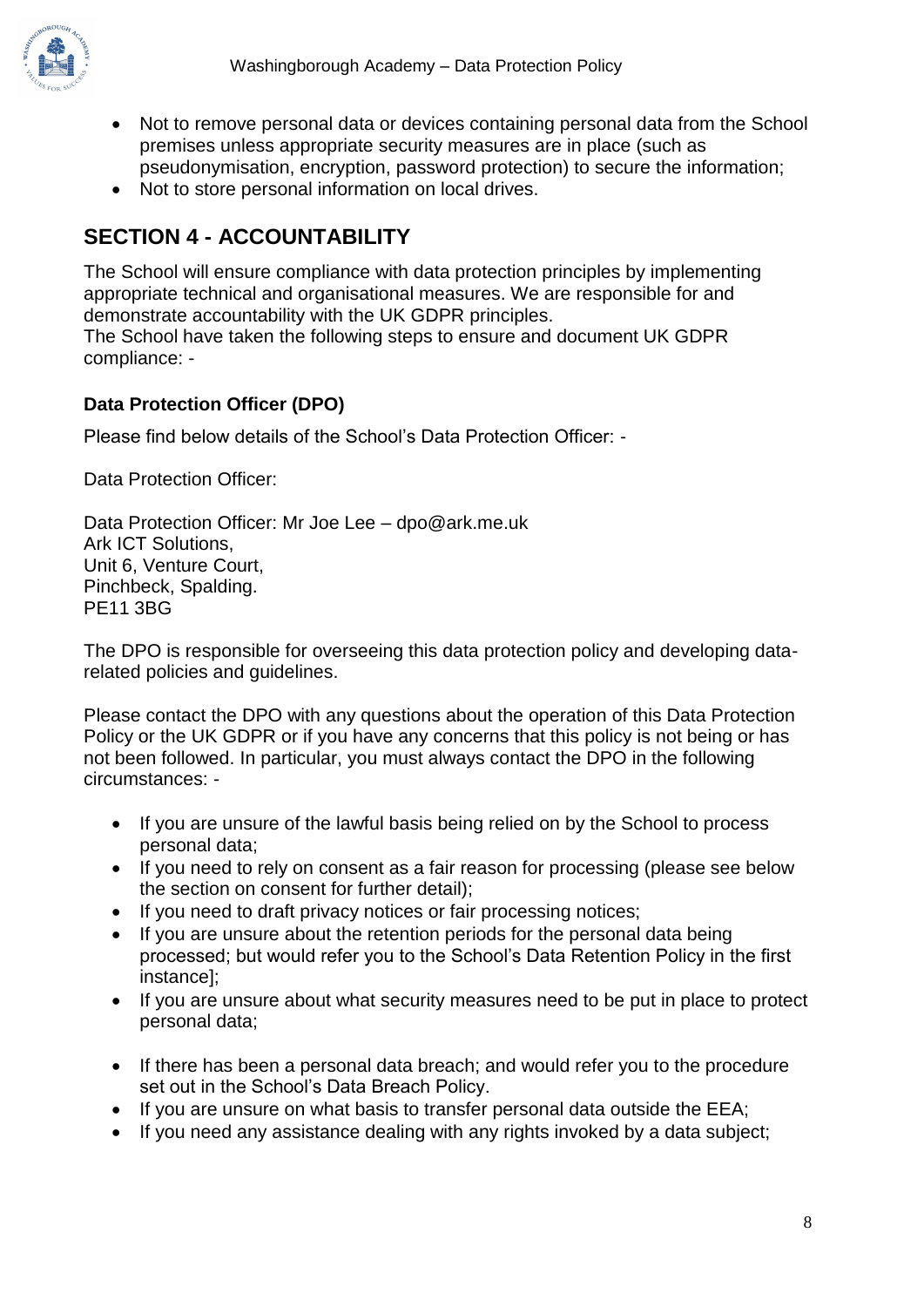

- Whenever you are engaging in a significant new (or a change in) processing activity which is likely to require a data protection impact assessment or if you plan to use personal data for purposes other than what it was collected for;
- If you plan to undertake any activities involving automated processing or automated decision making;
- If you need help complying with applicable law when carrying out direct marketing activities;
- If you need help with any contracts or other areas in relation to sharing personal data with third parties.

#### **Personal Data Breaches**

The UK GDPR requires the School to notify any applicable personal data breach to the Information Commissioner's Office (ICO).

We will deal with any suspected personal data breach and will notify data subjects or any applicable regulator where we are legally required to do so in line with our data breach policy.

If you know or suspect that a personal data breach has occurred, do not attempt to investigate the matter yourself. Immediately contact the School Business Manager designated as the key point of contact or the DPO for personal data breaches.

#### **Privacy by Design**

The School adopt a privacy be design approach to data protection to ensure that we adhere to data compliance and to implement technical and organisational measures in an effective manner.

Privacy by design is an approach that promotes privacy and data protection compliance from the start. To help us achieve this, the School takes into account the nature and purposes of the processing, any cost of implementation and any risks to rights and freedoms of data subjects when implementing data processes.

#### **Transparency and Privacy Notices**

The School will provide detailed, specific information to data subjects. This information will be provided through the School's privacy notices and/or fair processing notices which are concise, transparent, intelligible, easily accessible and in clear and plain language so that a data subject can easily understand them. The School's privacy notices are tailored to suit the data subject and set out information about how the School use their data.

Whenever we collect personal data directly from data subjects, including for human resources or employment purposes, we will provide the data subject with all the information required by the UK GDPR including the identity of the data protection officer, the School's contact details, how and why we will use, process, disclose, protect and retain personal data. This will be provided in our privacy notice.

When personal data is collected indirectly (for example from a third party or publically available source), we will provide the data subject with the above information as soon as possible after receiving the data. The School will also confirm whether that third party has collected and processed data in accordance with the UK GDPR.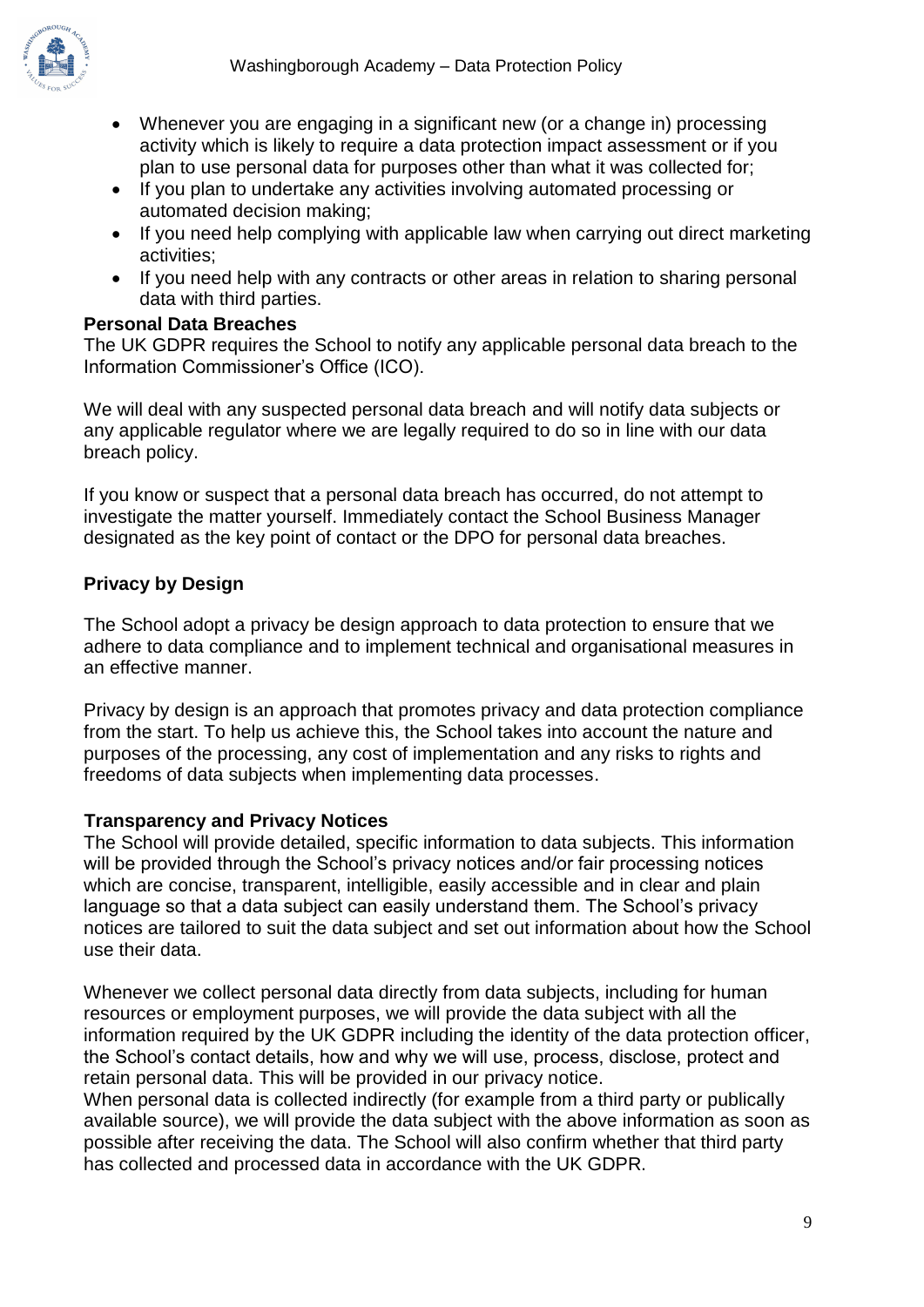

Notifications shall be in accordance with ICO guidance and, where relevant, be written in a form understandable by those defined as "children" under the UK GDPR.

#### **Data Protection Impact Assessments (DPIAs)**

In order to achieve a privacy by design approach, the School conduct DPIAs for any new technologies or programmes being used by the School which could affect the processing of personal data. In any event the School carries out DPIAs when required by the UK GDPR in the following circumstances: -

- For the use of new technologies (programs, systems or processes) or changing technologies;
- For the use of automated processing;
- For large scale processing of special category data;
- For large scale, systematic monitoring of a publicly accessible area (through the use of CCTV). Our DPIAs contain: -
- An assessment of the necessity and proportionality of the processing in relation to its purpose;
- An assessment of the risk to individuals; and
- The risk mitigation measures in place and demonstration of compliance.
- A description of the processing, its purposes and any legitimate interests used;

#### **Record Keeping**

The School are required to keep full and accurate records of our data processing activities.

These records include: -

- The name and contact details of the School;
- The name and contact details of the Data Protection Officer;
- Descriptions of the types of personal data used;
- Description of the data subjects;
- Details of the School's processing activities and purposes;
- Details of any third-party recipients of the personal data;
- Where personal data is stored;
- Retention periods; and
- Security measures in place.

#### **Training**

The School will ensure all relevant personnel have undergone adequate training to enable them to comply with data privacy laws.

#### **Audit**

The School through its DPO regularly test our data systems and processes in order to assess compliance. These are done through data audits which take place annually in order to review use of personal data.

#### **Related Policies**

Staff should refer to the following policies that are related to this data protection policy: -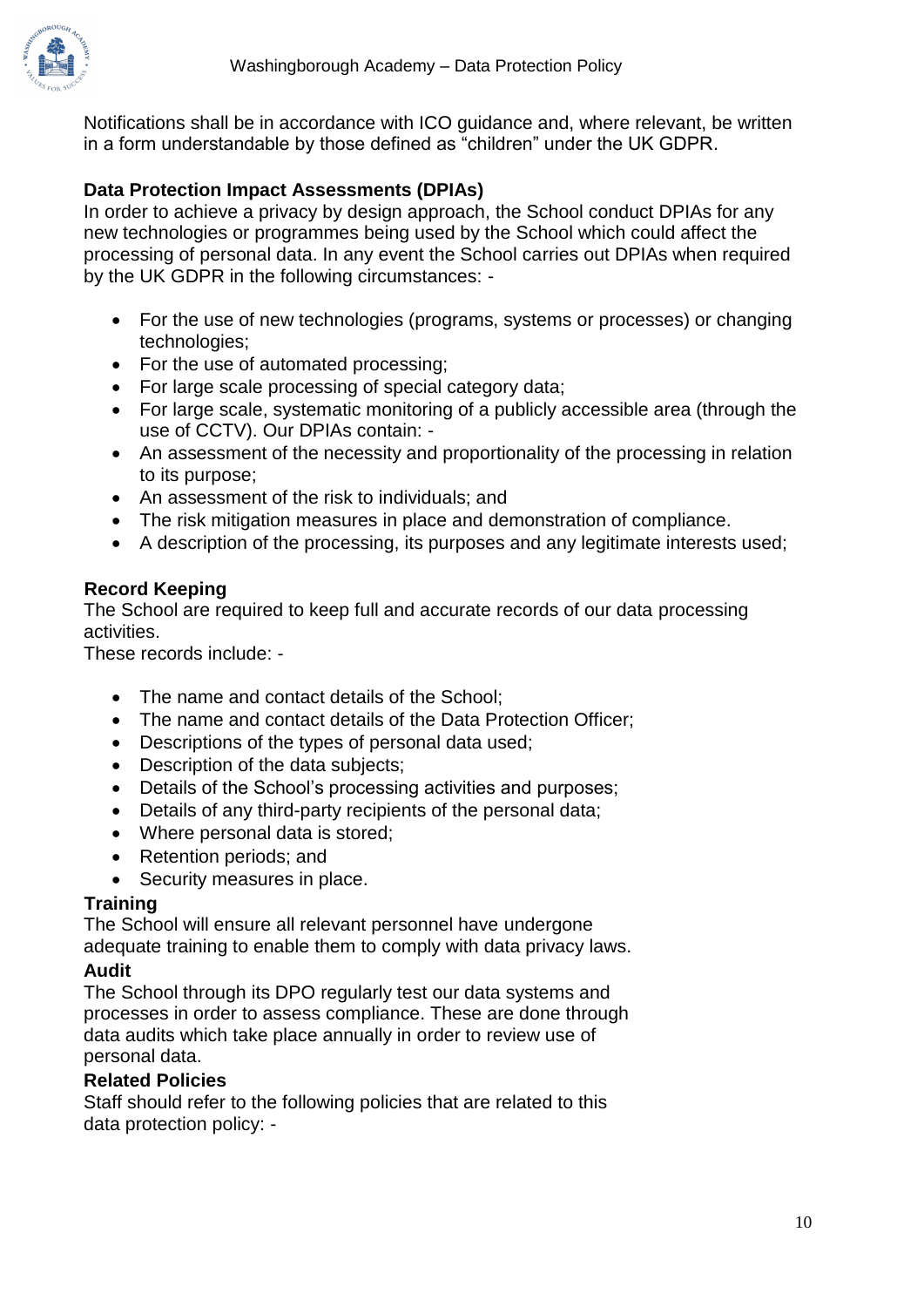

They are Data Retention, Data Breach and Information Security Policy, Freedom of Information Policy and the Privacy Policy.

These policies are also designed to protect personal data and can be found on the School's website.

#### **Monitoring**

We will monitor the effectiveness of this and all of our policies and procedures and conduct a full review and update as appropriate.

Our monitoring and review will include looking at how our policies and procedures are working in practice to reduce the risks posed to the School.

## **Appendix 1 – Subject Access Requests (SAR)**

Under Data Protection Law, Data Subjects have a general right to find out whether the School hold or process personal data about them, to access that data, and to be given supplementary information. This is known as the right of access, or the right to make a data subject access request (SAR). The purpose of the right is to enable the individual to be aware of, and verify, the lawfulness of the processing of personal data that the School are undertaking.

This appendix provides guidance for staff members on how data subject access requests should be handled, and for all individuals on how to make a SAR. Failure to comply with the right of access under UK GDPR puts both staff and the School at potentially significant risk, and so the School takes compliance with this policy very seriously.

A Data Subject has the right to be informed by the School of the following: -

- Confirmation that their data is being processed;
- Access to their personal data;
- A description of the information that is being processed;
- The purpose for which the information is being processed;
- The recipients/class of recipients to whom that information is or may be disclosed;
- Details of the School's sources of information obtained;
- In relation to any Personal Data processed for the purposes of evaluating matters in relation to the Data Subject that has constituted or is likely to constitute the sole basis for any decision significantly affecting him or her, to be informed of the logic of the Data Controller's decision making. Such data may include, but is not limited to, performance at work, creditworthiness, reliability and conduct; and
- Other supplementary information.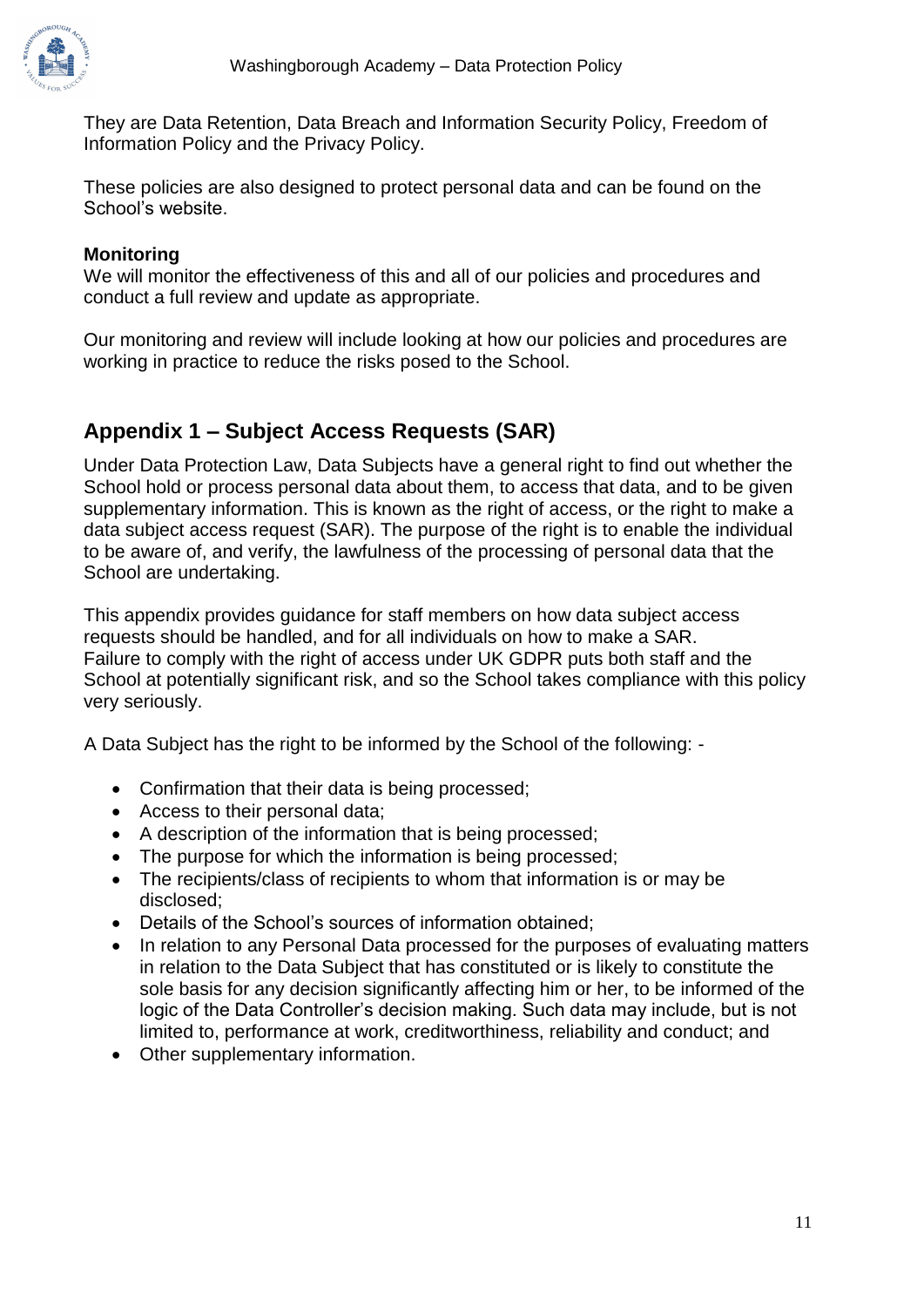

## **How to recognise a subject access request**

A data subject access request is a request from an individual (or from someone acting with the authority of an individual, e.g. a solicitor or a parent making a request in relation to information relating to their child):

- for confirmation as to whether the School process personal data about him or her and, if so
- for access to that personal data
- and/or certain other supplementary information

A valid SAR can be both in writing (by letter, email, WhatsApp text) or verbally (e.g. during a telephone conversation). The request may refer to the UK GDPR and/or to 'data protection' and/or to 'personal data' but does not need to do so in order to be a valid request. For example, a letter which states 'please provide me with a copy of information that the School hold about me' will be a data subject access request and should be treated as such.

A data subject is generally only entitled to access their own personal data, and not information relating to other people.

## **How to make a data subject access request**

Whilst there is no requirement to do so, we encourage any individuals who wish to make such a request to make the request in writing, detailing exactly the personal data being requested. This allows the School to easily recognise that you wish to make a data subject access request and the nature of your request. If the request is unclear/ vague we may be required to clarify the scope of the request which may in turn delay the start of the time period for dealing with the request.

#### **What to do when you receive a data subject access request**

All data subject access requests should be immediately directed to School Business Manager who should contact Ark as DPO in order to assist with the request and what is required. There are limited timescales within which the School must respond to a request and any delay could result in failing to meet those timescales, which could lead to enforcement action by the Information Commissioner's Office (ICO) and/or legal action by the affected individual without delay and failure to do so may result in disciplinary action taken.

## **Acknowledging the request**

When receiving a SAR, the School shall acknowledge the request as soon as possible and inform the requester about the statutory deadline (of one calendar month) to respond to the request.

In addition to acknowledging the request, the School may ask for:

- proof of ID (if needed);
- further clarification about the requested information;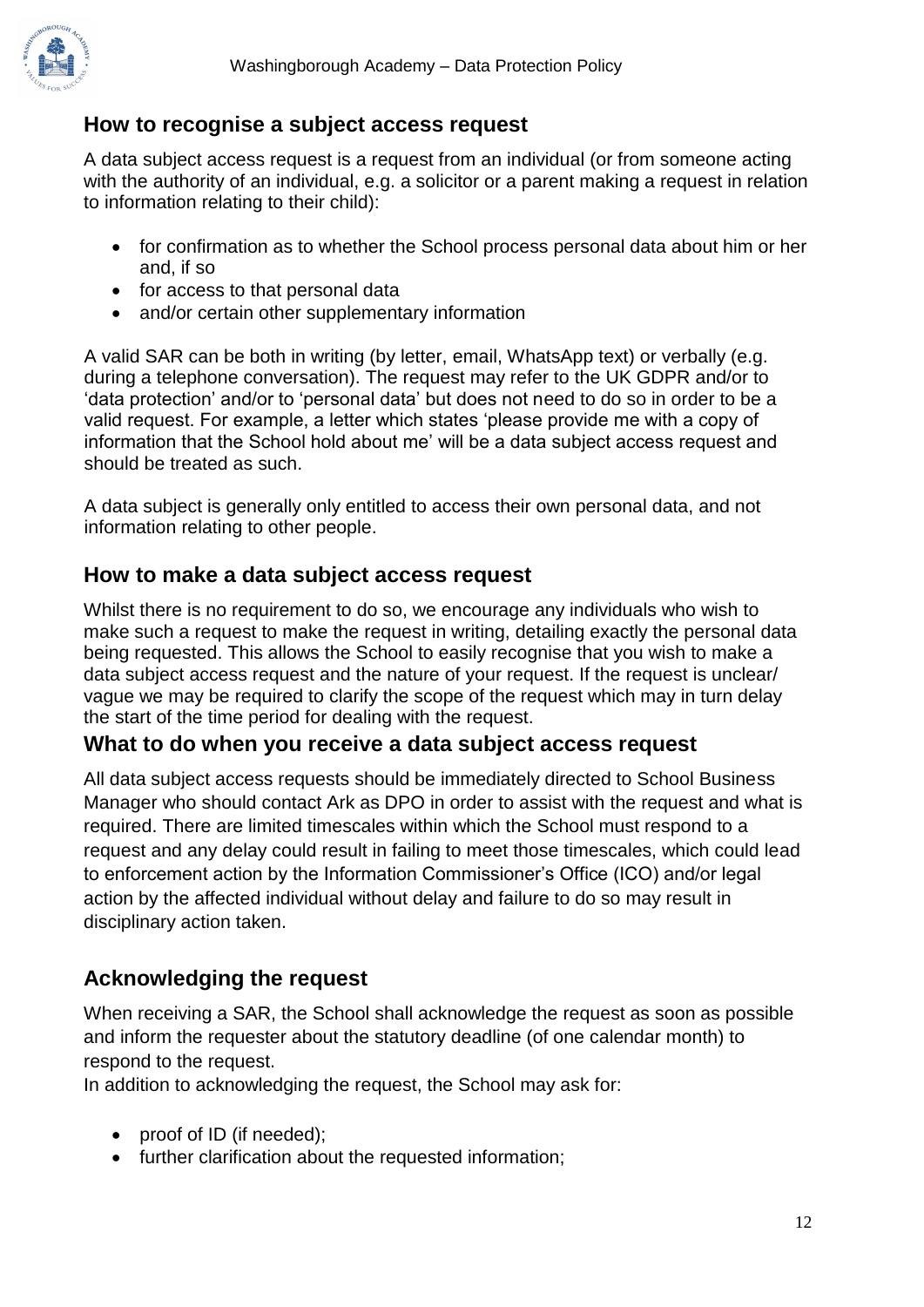

• if it is not clear where the information shall be sent, the School must clarify what address/email address to use when sending the requested information; and/or consent (if requesting third party data).

The School should work with their DPO in order to create the acknowledgment.

## **Verifying the identity of a requester or requesting clarification of the request**

Before responding to a SAR, the School will take reasonable steps to verify the identity of the person making the request. In the case of current employees, this will usually be straightforward. The School is entitled to request additional information from a requester in order to verify whether the requester is in fact who they say they are. Where the School has reasonable doubts as to the identity of the individual making the request, evidence of identity may be established by production of a passport, driving license, a recent utility bill with current address, birth/marriage certificate, credit card or a mortgage statement.

If an individual is requesting a large amount of data the School may ask the requester for more information for the purpose of clarifying the request, but the requester shall never be asked why the request has been made. The School shall let the requestor know as soon as possible where more information is needed before responding to the request.

In both cases, the period of responding begins when the additional information has been received. If the School do not receive this information, they will be unable to comply with the request.

## **Requests made by third parties or on behalf of children**

The school need to be satisfied that the third party making the request is entitled to act on behalf of the individual, but it is the third party's responsibility to provide evidence of this entitlement. This might be a written authority to make the request or it might be a more general power of attorney. The School may also require proof of identity in certain circumstances.

If the School is in any doubt or has any concerns as to providing the personal data of the data subject to the third party, then it should provide the information requested directly to the data subject. It is then a matter for the data subject to decide whether to share this information with any third party.

When requests are made on behalf of children, it is important to note that even if a child is too young to understand the implications of subject access rights, it is still the right of the child, rather than of anyone else such as a parent or guardian, to have access to the child's personal data. Before responding to a SAR for information held about a child, the School should consider whether the child is mature enough to understand their rights. If the school is confident that the child can understand their rights, then the School should usually respond directly to the child or seek their consent before releasing their information.

It shall be assessed if the child is able to understand (in broad terms) what it means to make a subject access request and how to interpret the information they receive as a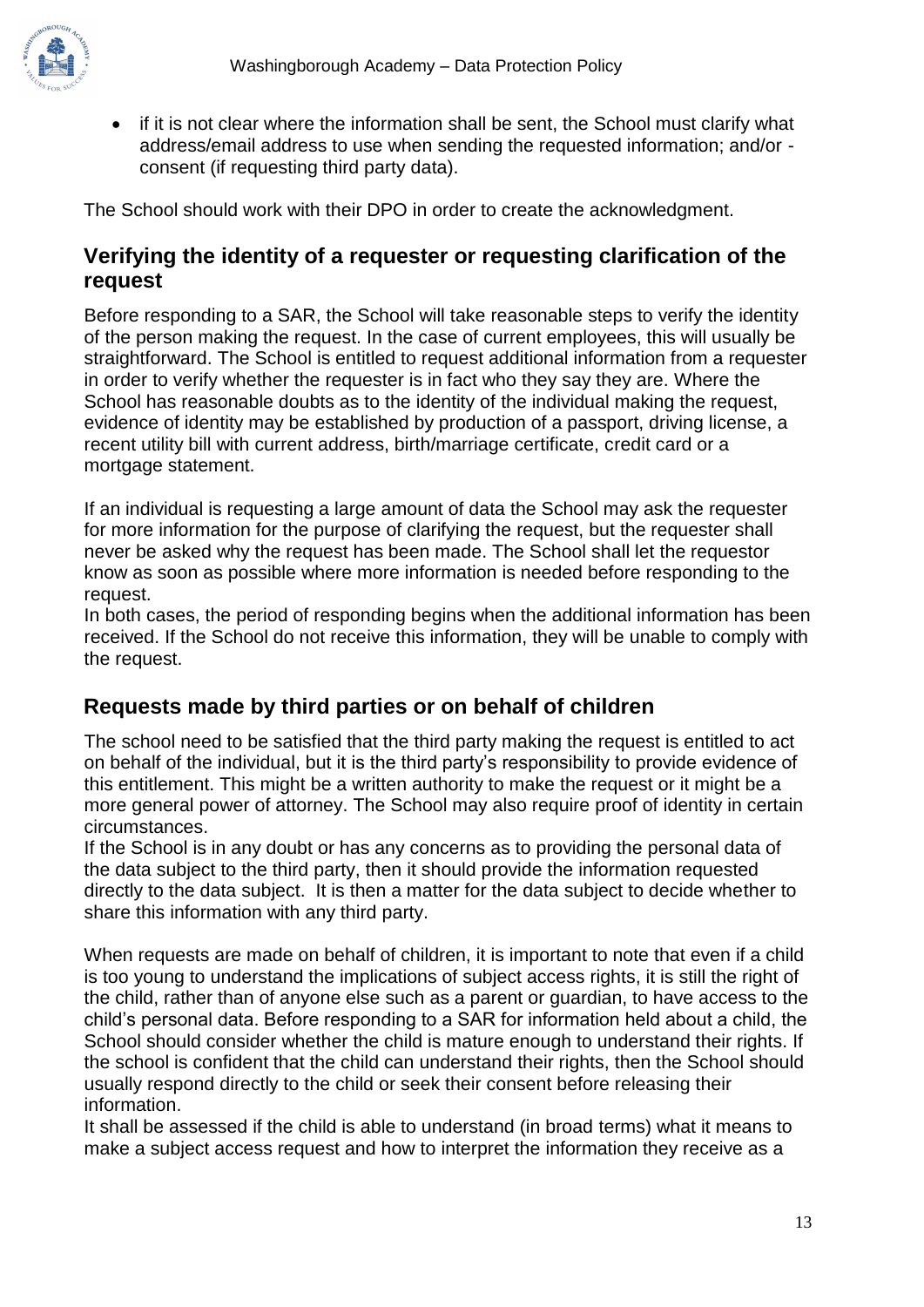

result of doing so. When considering borderline cases, it should be taken into account, among other things:

- the child's level of maturity and their ability to make decisions like this;
- the nature of the personal data:
- any court orders relating to parental access or responsibility that may apply;
- any duty of confidence owed to the child or young person:
- any consequences of allowing those with parental responsibility access to the child's or young person's information. This is particularly important if there have been allegations of abuse or ill treatment;
- any detriment to the child or young person if individuals with parental responsibility cannot access this information; and
- any views the child or young person has on whether their parents should have access to information about them.

Generally, a person aged 12 years or over is presumed to be of sufficient age and maturity to be able to exercise their right of access, unless the contrary is shown. In relation to a child 12 years of age or older, then provided that the School is confident that they understand their rights, and there is no reason to believe that the child does not have the capacity to make a request on their own behalf, the School will require the written authorisation of the child before responding to the requester, or provide the personal data directly to the child.

The School may also refuse to provide information to parents if there are consequences of allowing access to the child's information – for example if it is likely to cause detriment to the child.

## **Fee for responding to a SAR**

The School will usually deal with a SAR free of charge. Where a request is considered to be manifestly unfounded or excessive a fee to cover administrative costs may be requested. If a request is considered to be manifestly unfounded or unreasonable the School will inform the requester why this is considered to be the case and that the School will charge a fee for complying with the request.

A fee may also be requested in relation to repeat requests for copies of the same information. In these circumstances a reasonable fee will be charged taking into account the administrative costs of providing the information.

If a fee is requested, the period of responding begins when the fee has been received.

## **Time Period for Responding to a SAR**

The School has one calendar month to respond to a SAR. This will run from the day that the request was received or from the day when any additional identification or other information requested is received, or payment of any required fee has been received. The period for response may be extended by a further two calendar months in relation to complex requests. What constitutes a complex request will depend on the particular nature of the request. The DPO must always be consulted in determining whether a request is sufficiently complex as to extend the response period.

The period for response may be extended by a further two calendar months in relation to complex requests. What constitutes a complex request will depend on the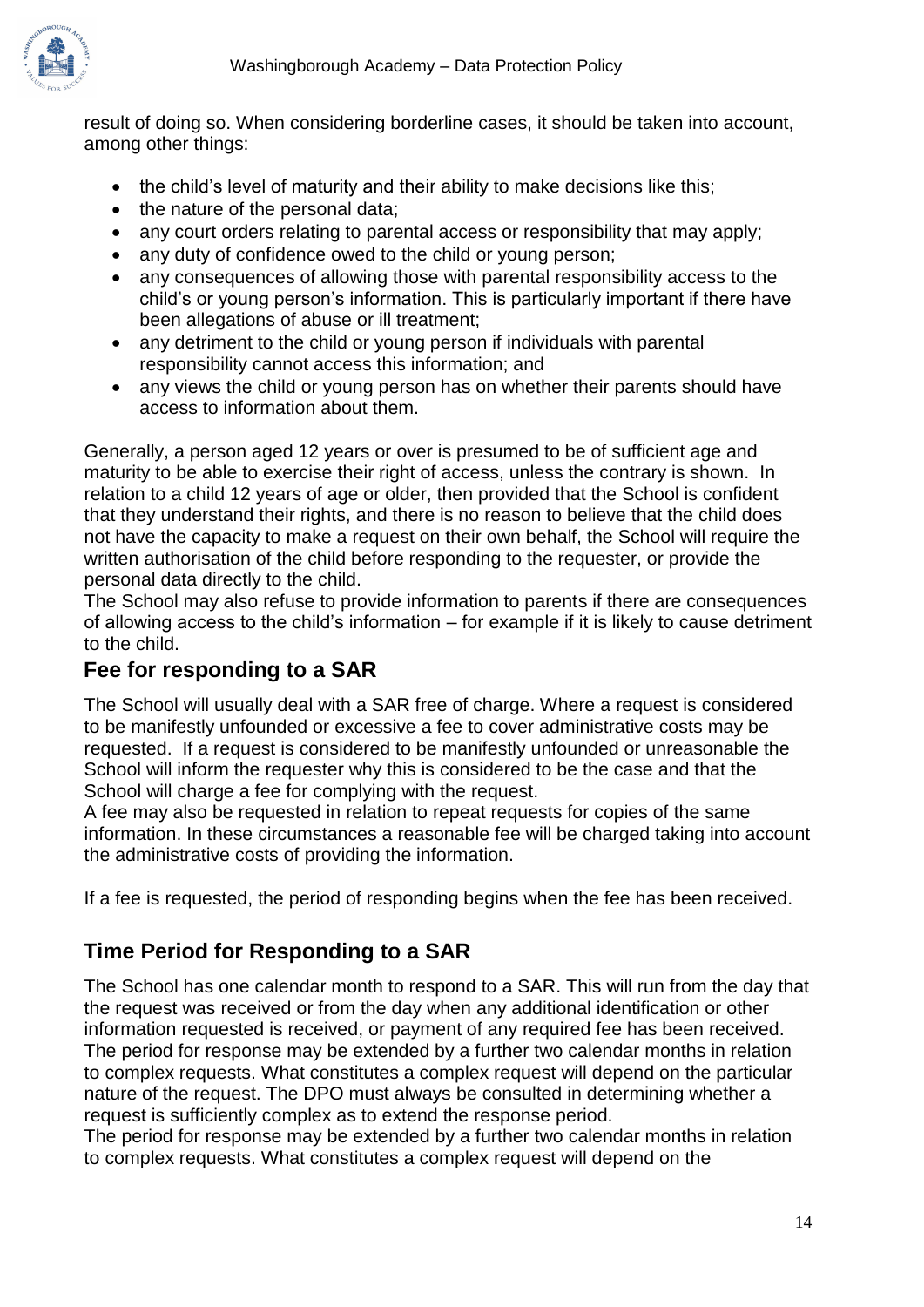

particular nature of the request. The DPO must always be consulted in determining whether a request is sufficiently complex as to extend the response period.

Where a request is considered to be sufficiently complex as to require an extension of the period for response, the School will need to notify the requester within one calendar month of receiving the request, together with reasons as to why this extension is considered necessary.

## **School closure periods**

Requests received during or just before school closure periods may not be able to be responded to within the one calendar month response period. This is because the School will be closed / no one will be on site to comply with the request / our mail gets forwarded / we do not review emails during this period. As a result, it is unlikely that your request will be able to be dealt with during this time. We may not be able to acknowledge your request during this time (i.e. until a time when we receive the request), however, if we can acknowledge the request we may still not be able to deal with it until the School re-opens. The School will endeavour to comply with requests as soon as possible and will keep in communication with you as far as possible. If your request is urgent, please provide your request during term times and not during/close to closure periods.

## **Information to be provided in response to a request**

The individual is entitled to receive access to the personal data we process about him or her.

and the following information:

- the purpose for which we process the data;
- the recipients or categories of recipient to whom the personal data has been or will be disclosed, in particular where those recipients are in third countries or international organisations;
- where possible, the period for which it is envisaged the personal data will be stored, or, if not possible, the criteria used to determine that period;
- the fact that the individual has the right:
- to request that the Company rectifies, erases or restricts the processing of his personal data; or
- to object to its processing; o to lodge a complaint with the ICO; o where the personal data has not been collected from the individual, any information available regarding the source of the data;
- any automated decision we have taken about him or her together with meaningful information about the logic involved, as well as the significance and the envisaged consequences of such processing for him or her.

The information should be provided in a way that is concise, transparent, easy to understand and easy to access using clear and plain language, with any technical terms, abbreviations

or codes explained. The response shall be given in writing if the SAR was made in writing in a commonly-used electronic format.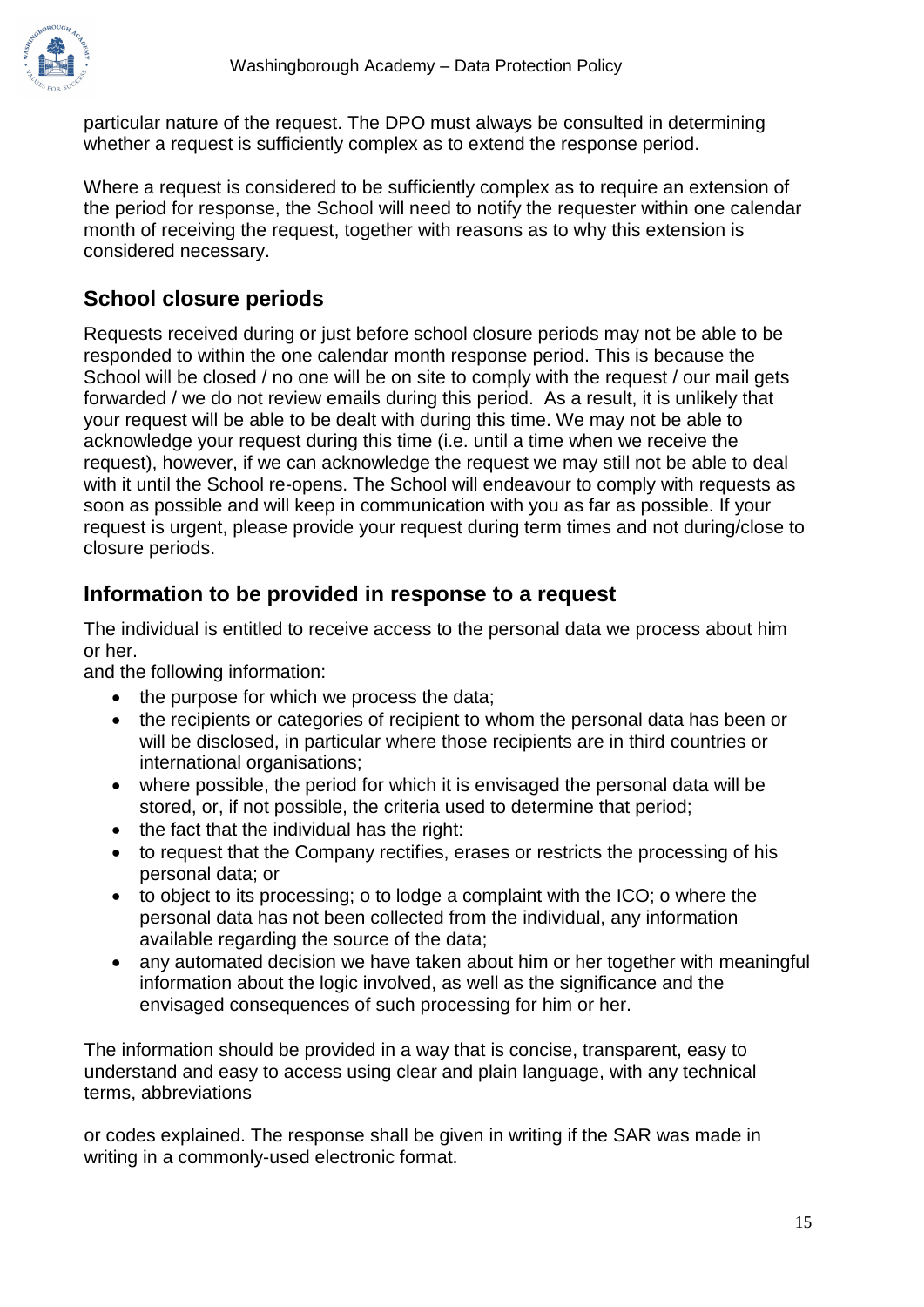

The information that the School are required to supply in response to a SAR must be supplied by reference to the data in question at the time the request was received. However, as the School have one month in which to respond the School is allowed to consider any amendment or deletion made to the personal data between the time the request is received and the time the personal data is supplied if such amendment or deletion would have been made regardless of the receipt of the SAR.

## **How to locate information**

The personal data the School need to provide in response to a data subject access request may be located in several of the electronic and manual filing systems. This is why it is important to identify at the outset the type of information requested so that the search can be focused.

Depending on the type of information requested, the School may need to search all or some of the following:

- electronic systems, e.g. databases, networked and non-networked computers, servers, customer records, human resources system, email data, back up data,
- manual filing systems in which personal data is accessible according to specific criteria, e.g. chronologically ordered sets of manual records containing personal data;
- data systems held externally by our data processors;
- occupational health records;
- pensions data;
- share scheme information:
- insurance benefit information.

The School should search these systems using the individual's name, employee number

## **Protection of third parties -exemptions to the right of subject access**

There are circumstances where information can be withheld pursuant to a SAR. These specific exemptions and requests should be considered on a case by case basis. The School will consider whether it is possible to redact information so that this does not identify those third parties. If their data cannot be redacted (for example, after redaction it is still obvious who the data relates to) then the School do not have to disclose personal data to the extent that doing so would involve disclosing information relating to another individual (including information identifying the other individual as the source of information) who can be identified from the information unless:

- the other individual has consented to the disclosure; or
- it is reasonable to comply with the request without that individual's consent.

In determining whether it is reasonable to disclose the information without the individuals consent, all of the relevant circumstances will be taken into account including:

- the type of information that they would disclose;
- any duty of confidentiality they owe to the other individual;
- any steps taken to seek consent from the other individual;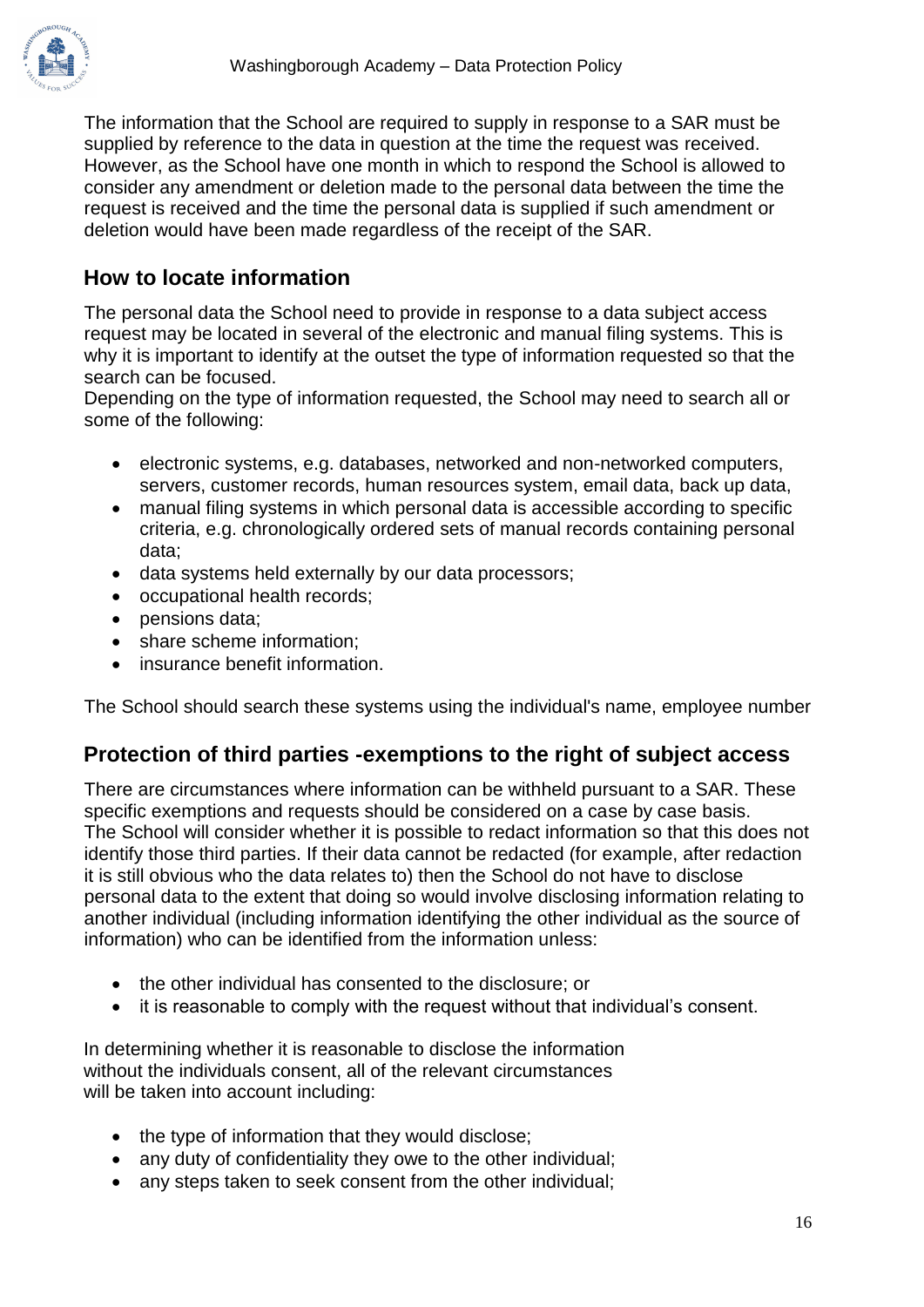- whether the other individual is capable of giving consent; and
- any express refusal of consent by the other individual.

It needs to be decided whether it is appropriate to disclose the information in each case. This decision will involve balancing the data subject's right of access against the other individual's rights. If the other person consents to the school disclosing the information about them, then it would be unreasonable not to do so. However, if there is no such consent, the school must decide whether to disclose the information anyway. If there are any concerns in this regard then the DPO should be consulted.

## **Other exemptions to the right of subject access**

In certain circumstances the School may be exempt from providing some or all of the personal data requested. These exemptions are described below and should only be applied on a case by-case basis after a careful consideration of all the facts. Crime detection and prevention: The School do not have to disclose any personal data being processed for the purposes of preventing or detecting crime; apprehending or prosecuting offenders; or assessing or collecting any tax or duty.

Confidential references: The School do not have to disclose any confidential references given to third parties for the purpose of actual or prospective:

- education, training or employment of the individual;
- appointment of the individual to any office; or provision by the individual of any service

This exemption does not apply to confidential references that the School receive from third parties. However, in this situation, granting access to the reference may disclose the personal data of another individual (i.e. the person giving the reference), which means that the School must consider the rules regarding disclosure of third-party data set out above before disclosing the reference.

Legal professional privilege: The School do not have to disclose any personal data which are subject to legal professional privilege.

Management forecasting: The School do not have to disclose any personal data processed for the purposes of management forecasting or management planning to assist us in the conduct of any business or any other activity.

Negotiations: The School do not have to disclose any personal data consisting of records of intentions in relation to any negotiations with the individual where doing so would be likely to prejudice those negotiations.

# **Refusing to respond to a request**

The school can refuse to comply with a request if the request is manifestly unfounded or excessive, taking into account whether the request is repetitive in nature. If a request is found to be manifestly unfounded or excessive the school can:

- request a "reasonable fee" to deal with the request; or
- refuse to deal with the request.

In either case the school need to justify the decision and inform the requestor about the decision.